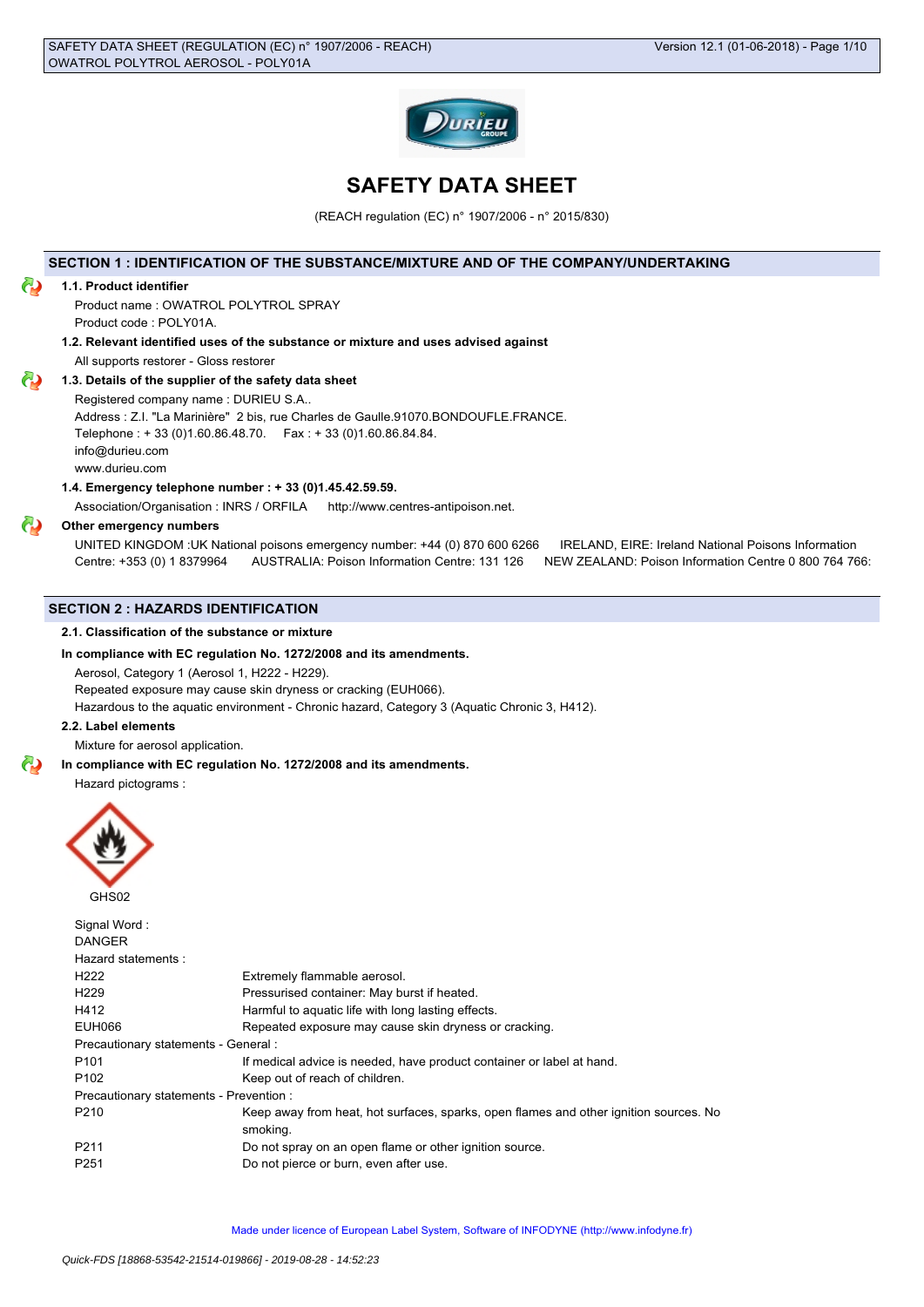# SAFETY DATA SHEET (REGULATION (EC) n° 1907/2006 - REACH) Version 12.1 (01-06-2018) - Page 2/10 OWATROL POLYTROL AEROSOL - POLY01A

P273 Avoid release to the environment.

Precautionary statements - Storage :

P410 + P412 Protect from sunlight. Do no expose to temperatures exceeding 122°F.

Precautionary statements - Disposal :

P501 Dispose of contents / container in a waste collection point.

## **2.3. Other hazards**

The mixture does not contain substances classified as 'Substances of Very High Concern' (SVHC) >= 0.1% published by the European CHemicals Agency (ECHA) under article 57 of REACH: http://echa.europa.eu/fr/candidate-list-table The mixture fulfils neither the PBT nor the vPvB criteria for mixtures in accordance with annexe XIII of the REACH regulations EC 1907/2006.

# **SECTION 3 : COMPOSITION/INFORMATION ON INGREDIENTS**

#### **3.2. Mixtures**

# **Composition :**

| Identification                  | (EC) 1272/2008          | Note  | $\%$                  |
|---------------------------------|-------------------------|-------|-----------------------|
| INDEX: 603-019-00-8             | GHS02, GHS04            | $[1]$ | $25 \le x \% \le 50$  |
| CAS: 115-10-6                   | Dgr                     |       |                       |
| EC: 204-065-8                   | Flam. Gas 1, H220       |       |                       |
|                                 |                         |       |                       |
| <b>DIMETHYL ETHER</b>           |                         |       |                       |
| INDEX: PCP186                   | GHS08                   |       | $25 \le x \% \le 50$  |
| EC: 918-481-9                   | Dgr                     |       |                       |
| REACH: 01-2119457273-39         | Asp. Tox. 1, H304       |       |                       |
|                                 | EUH:066                 |       |                       |
| HYDROCARBONS, C10-C13,          |                         |       |                       |
| N-ALKANES, ISOALKANES, CYCLICS, |                         |       |                       |
| <2% AROMATICS                   |                         |       |                       |
| <b>INDEX: 298</b>               | GHS09, GHS07, GHS08     |       | $2.5 \le x \% \le 10$ |
| EC: 918-811-1                   | Dgr                     |       |                       |
| REACH: 01-2119463583-34         | Asp. Tox. 1, H304       |       |                       |
|                                 | STOT SE 3, H336         |       |                       |
| HYDROCARBONS, C10, AROMATICS,   | Aquatic Chronic 2, H411 |       |                       |
| <1% NAPHTALENE                  | EUH:066                 |       |                       |
|                                 |                         |       |                       |

(Full text of H-phrases: see section 16)

# **Information on ingredients :**

[1] Substance for which maximum workplace exposure limits are available.

# **SECTION 4 : FIRST AID MEASURES**

As a general rule, in case of doubt or if symptoms persist, always call a doctor.

NEVER induce swallowing by an unconscious person.

# **4.1. Description of first aid measures**

#### **In the event of splashes or contact with eyes :**

Wash thoroughly with fresh, clean water for 15 minutes holding the eyelids open.

#### **In the event of splashes or contact with skin :**

Remove contaminated clothing and wash the skin thoroughly with soap and water or a recognised cleaner.

Watch out for any remaining product between skin and clothing, watches, shoes, etc.

If the contaminated area is widespread and/or there is damage to the skin, a doctor must be consulted or the patient transferred to hospital.

#### **In the event of swallowing :**

In the event of swallowing, if the quantity is small (no more than one mouthful), rinse the mouth with water and consult a doctor.

Keep the person exposed at rest. Do not force vomiting.

Seek medical attention, showing the label.

If swallowed accidentally, call a doctor to ascertain whether observation and hospital care will be necessary. Show the label.

# **4.2. Most important symptoms and effects, both acute and delayed**

No data available.

# **4.3. Indication of any immediate medical attention and special treatment needed**

No data available.

# **SECTION 5 : FIREFIGHTING MEASURES**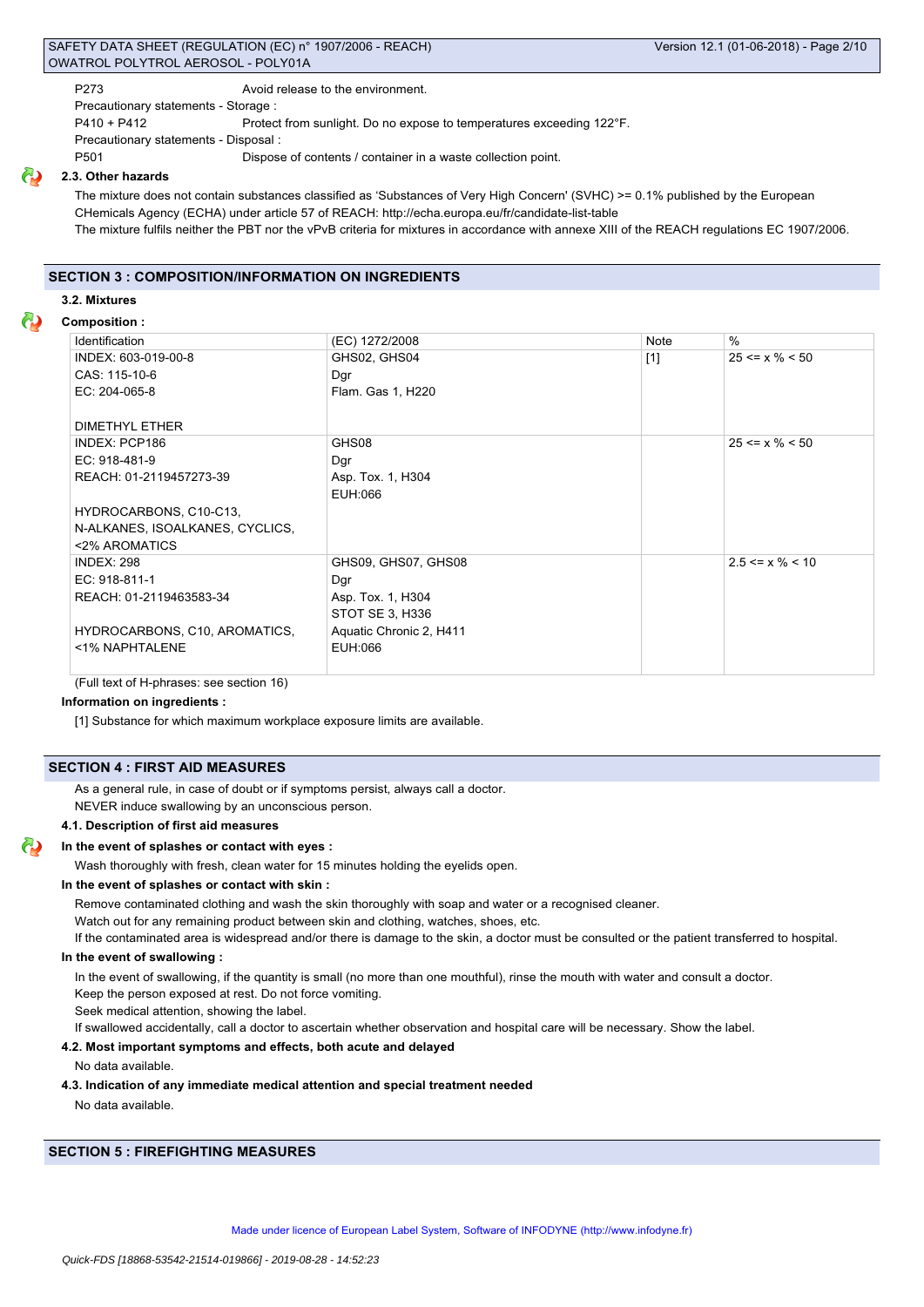#### Flammable.

Chemical powders, carbon dioxide and other extinguishing gas are suitable for small fires.

# **5.1. Extinguishing media**

In the event of fire, use specifically suitable extinguishing agents. Never use water. Keep packages near the fire cool, to prevent pressurised containers from bursting.

#### **Suitable methods of extinction**

In the event of a fire, use :

- sprayed water or water mist
- water with AFFF (Aqueous Film Forming Foam) additive
- halon
- foam
- multipurpose ABC powder
- BC powder
- carbon dioxide (CO2)

Prevent the effluent of fire-fighting measures from entering drains or waterways.

# **Unsuitable methods of extinction**

In the event of a fire, do not use :

Direct water jets

## **5.2. Special hazards arising from the substance or mixture**

A fire will often produce a thick black smoke. Exposure to decomposition products may be hazardous to health.

Do not breathe in smoke.

In the event of a fire, the following may be formed :

- carbon monoxide (CO)
- carbon dioxide (CO2)

#### **5.3. Advice for firefighters**

Fire-fighting personnel are to be equipped with autonomous insulating breathing apparatus.

# **SECTION 6 : ACCIDENTAL RELEASE MEASURES**

#### **6.1. Personal precautions, protective equipment and emergency procedures**

Consult the safety measures listed under headings 7 and 8.

#### **For non first aid worker**

Because of the organic solvents contained in the mixture, eliminate sources of ignition and ventilate the area.

Avoid any contact with the skin and eyes.

# **For first aid worker**

First aid workers will be equipped with suitable personal protective equipment (See section 8).

#### **6.2. Environmental precautions**

Contain and control the leaks or spills with non-combustible absorbent materials such as sand, earth, vermiculite, diatomaceous earth in drums for waste disposal.

Prevent any material from entering drains or waterways.

If the product contaminates waterways, rivers or drains, alert the relevant authorities in accordance with statutory procedures

Use drums to dispose of collected waste in compliance with current regulations (see section 13).

**6.3. Methods and material for containment and cleaning up**

Clean preferably with a detergent, do not use solvents.

Although this product is not flammable, rags soaked in it, may spontaneously ignite if improperly discarded. After use, put rags in water or lay rags out flat to dry before discarding.

#### **6.4. Reference to other sections**

No data available.

# **SECTION 7 : HANDLING AND STORAGE**

Requirements relating to storage premises apply to all facilities where the mixture is handled.

# **7.1. Precautions for safe handling**

Always wash hands after handling.

Remove and wash contaminated clothing before re-using.

Ensure that there is adequate ventilation, especially in confined areas.

Remove contaminated clothing and protective equipment before entering eating areas.

## **Fire prevention :**

Handle in well-ventilated areas.

Vapours are heavier than air. They can spread along the ground and form mixtures that are explosive with air.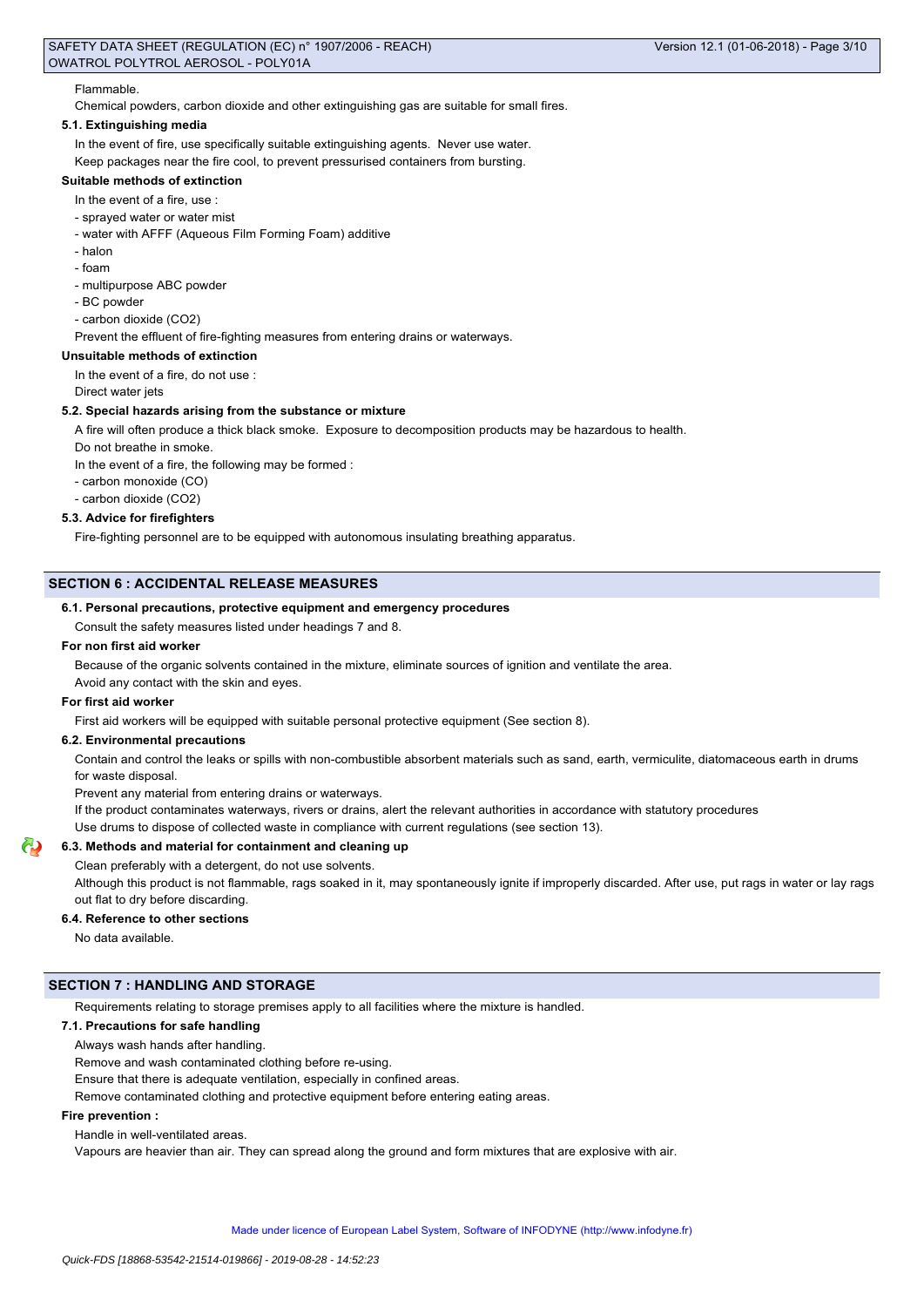Prevent the formation of flammable or explosive concentrations in air and avoid vapor concentrations higher than the occupational exposure limits.

Do not spray on a naked flame or any incandescent material.

Do not pierce or burn, even after use.

Use the mixture in premises free of naked flames or other sources of ignition and ensure that electrical equipment is suitably protected.

Keep packages tightly closed and away from sources of heat, sparks and naked flames.

Do not use tools which may produce sparks. Do not smoke.

Prevent access by unauthorised personnel.

# **Recommended equipment and procedures :**

For personal protection, see section 8.

Observe precautions stated on label and also industrial safety regulations.

Never pour water into this mixture.

Do not breathe in aerosols.

Packages which have been opened must be reclosed carefully and stored in an upright position.

## **Prohibited equipment and procedures :**

No smoking, eating or drinking in areas where the mixture is used.

Never open the packages under pressure.

#### **7.2. Conditions for safe storage, including any incompatibilities**

Keep away from corrosive agents such as strong acids or alkalines to avoid possible leakage or self combustion.

#### **Storage**

Keep out of reach of children.

Keep the container tightly closed in a dry, well-ventilated place.

Keep away from all sources of ignition - do not smoke.

Keep well away from all sources of ignition, heat and direct sunlight.

The floor must be impermeable and form a collecting basin so that, in the event of an accidental spillage, the liquid cannot spread beyond this area.

Pressurised container: protect from sunlight and do not expose to temperatures exceeding 50°C.

# **Packaging**

Always keep in packaging made of an identical material to the original.

Recommended types of packaging :

- Buckets

- Vats

Suitable packaging materials :

- Coated steel

#### **7.3. Specific end use(s)**

No data available.

# **SECTION 8 : EXPOSURE CONTROLS/PERSONAL PROTECTION**

#### **8.1. Control parameters**

## **Occupational exposure limits :**

<sup>-</sup> European Union (2017/2398, 2017/164, 2009/161, 2006/15/CE, 2000/39/CE, 98/24/CE) :

|            | - European Union (2017/2398, 2017/164, 2009/161, 2006/15/CE, 2000/39/CE, 98/24/CE) : |                        |               |               |           |         |  |
|------------|--------------------------------------------------------------------------------------|------------------------|---------------|---------------|-----------|---------|--|
| <b>CAS</b> | $VME-mq/m3$ :                                                                        | $VME-ppm$ :            | $VLE-mq/m3$ : | $VLE-ppm$ :   | Notes:    |         |  |
| 115-10-6   | 1920                                                                                 | 1000                   |               |               |           |         |  |
|            | - Germany - AGW (BAuA - TRGS 900, 29/01/2018) :                                      |                        |               |               |           |         |  |
| <b>CAS</b> | VME:                                                                                 | VME:                   | <b>Excess</b> | <b>Notes</b>  |           |         |  |
| 115-10-6   |                                                                                      | $1000$ ppm             |               | 8(11)         |           |         |  |
|            |                                                                                      | 1900 mg/m <sup>3</sup> |               |               |           |         |  |
|            | - France (INRS - ED984 : 2016) :                                                     |                        |               |               |           |         |  |
| <b>CAS</b> | $VME-ppm$ :                                                                          | $VME-mq/m3$ :          | $VLE-ppm$ :   | $VLE-mg/m3$ : | Notes:    | TMP No: |  |
| 115-10-6   | 1000                                                                                 | 1920                   |               |               |           |         |  |
|            | - UK / WEL (Workplace exposure limits, EH40/2005, 2011) :                            |                        |               |               |           |         |  |
| <b>CAS</b> | TWA :                                                                                | STEL:                  | Ceiling:      | Definition:   | Criteria: |         |  |
| 115-10-6   | $400$ ppm                                                                            | $500$ ppm              |               |               |           |         |  |
|            | $766$ mg/m <sup>3</sup>                                                              | $958 \text{ mg/m}^3$   |               |               |           |         |  |

# **8.2. Exposure controls**

#### **Personal protection measures, such as personal protective equipment**

Use personal protective equipment that is clean and has been properly maintained.

Store personal protective equipment in a clean place, away from the work area.

Never eat, drink or smoke during use. Remove and wash contaminated clothing before re-using. Ensure that there is adequate ventilation, especially in confined areas.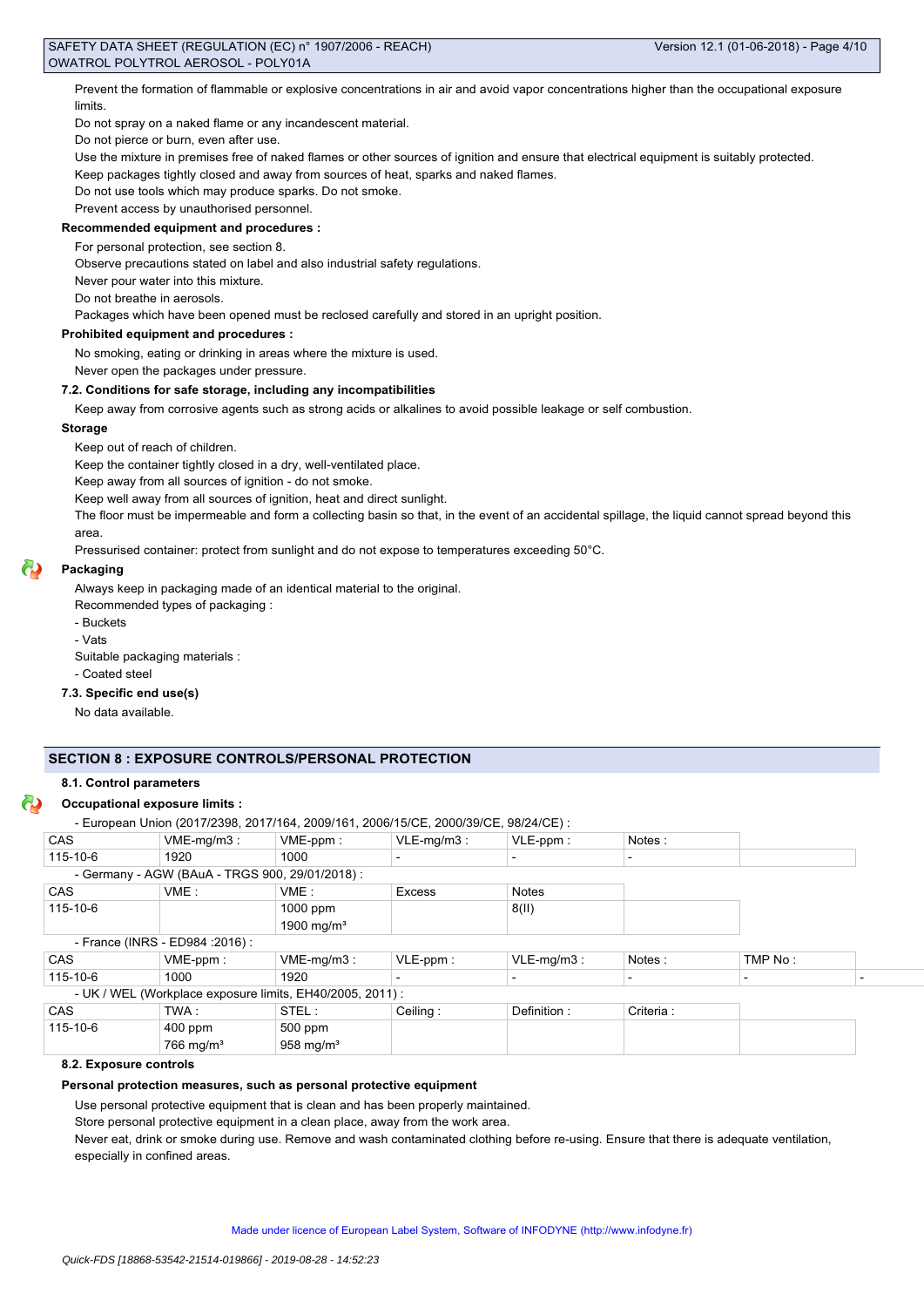# **- Eye / face protection**

### Avoid contact with eyes.

Use eye protectors designed to protect against liquid splashes

Before handling, wear safety goggles in accordance with standard EN166.

#### **- Hand protection**

Use suitable protective gloves that are resistant to chemical agents in accordance with standard EN374.

Gloves must be selected according to the application and duration of use at the workstation.

Protective gloves need to be selected according to their suitability for the workstation in question : other chemical products that may be handled, necessary physical protections (cutting, pricking, heat protection), level of dexterity required.

Type of gloves recommended :

- Nitrile rubber (butadiene-acrylonitrile copolymer rubber (NBR))

- PVA (Polyvinyl alcohol)

Recommended properties :

## - Impervious gloves in accordance with standard EN374

# **- Body protection**

Avoid skin contact.

Wear suitable protective clothing.

Suitable type of protective clothing :

In the event of substantial spatter, wear liquid-tight protective clothing against chemical risks (type 3) in accordance with EN14605 to prevent skin contact.

In the event of a risk of splashing, wear protective clothing against chemical risks (type 6) in accordance with EN13034 to prevent skin contact. Work clothing worn by personnel shall be laundered regularly.

After contact with the product, all parts of the body that have been soiled must be washed.

#### **- Respiratory protection**

Type of FFP mask :

Wear a disposable half-mask aerosol filter in accordance with standard EN149.

Category :

- FFP2

Type of mask with combined filters :

Wear a half mask in accordance with standard EN140.

Anti-gas and vapour filter(s) (Combined filters) in accordance with standard EN14387 :

- A1 (Brown)

- AX (Brown)

Particle filter according to standard EN143 :

- P2 (White)

# **SECTION 9 : PHYSICAL AND CHEMICAL PROPERTIES**

# **9.1. Information on basic physical and chemical properties**

**General information :**

| Physical state:                                        | Fluid liquid.                                                   |
|--------------------------------------------------------|-----------------------------------------------------------------|
|                                                        | Spray.                                                          |
| Important health, safety and environmental information |                                                                 |
| pH:                                                    | Not relevant.                                                   |
| Boiling point/boiling range:                           | Not relevant.                                                   |
| Vapour pressure (50°C):                                | Not relevant.                                                   |
| Density:                                               | 0.88                                                            |
| Water solubility:                                      | Insoluble.                                                      |
| Viscosity:                                             | v>20.5mm <sup>2</sup> /s (40°C)                                 |
|                                                        | Method for determining the viscosity:                           |
|                                                        | ISO 3104 (Petroleum products - Transparent and opaque liquids - |
|                                                        | Determination of kinematic viscosity and calculation of dynamic |
|                                                        | viscosity).                                                     |
| Melting point/melting range:                           | Not specified.                                                  |
| Self-ignition temperature :                            | Not relevant.                                                   |
| Decomposition point/decomposition range :              | Not relevant.                                                   |
| % VOC:                                                 | < 53%                                                           |
| Chemical combustion heat :                             | Not specified.                                                  |
| Inflammation time:                                     | Not specified.                                                  |
| Deflagration density:                                  | Not specified.                                                  |
| Inflammation distance:                                 | Not specified.                                                  |
| Flame height :                                         | Not specified.                                                  |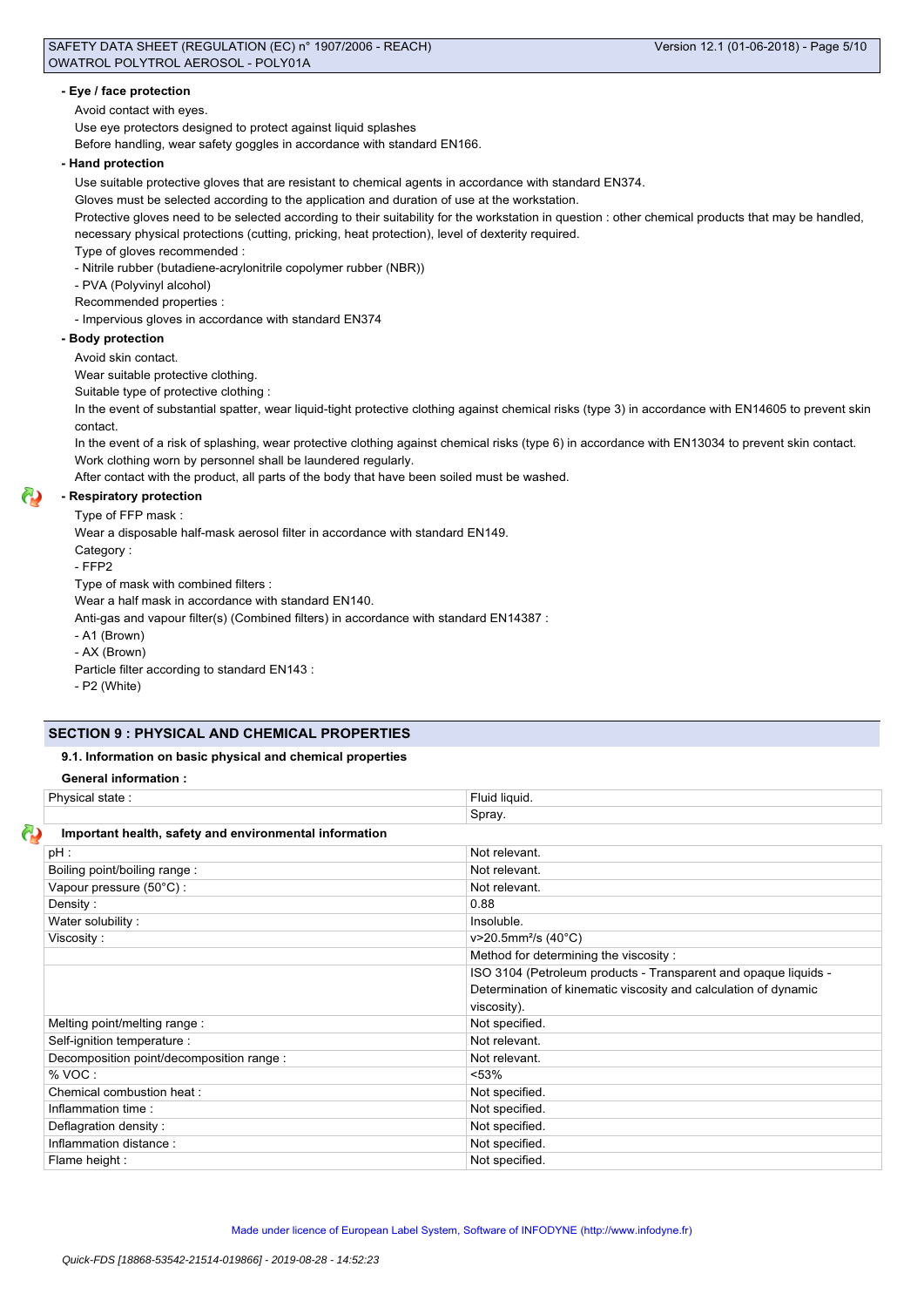**9.2. Other information**

 $VOC (g/l)$  : 460

# **SECTION 10 : STABILITY AND REACTIVITY**

#### **10.1. Reactivity**

No data available.

#### **10.2. Chemical stability**

This mixture is stable under the recommended handling and storage conditions in section 7.

#### **10.3. Possibility of hazardous reactions**

When exposed to high temperatures, the mixture can release hazardous decomposition products, such as carbon monoxide and dioxide, fumes and nitrogen oxide.

#### **10.4. Conditions to avoid**

Any apparatus likely to produce a flame or to have a metallic surface at high temperature (burners, electric arcs, furnaces etc.) must not be allowed on the premises.

Avoid :

- heating

- heat

- humidity

Protect from moisture. Reaction with water can cause an exothermic reaction.

# **10.5. Incompatible materials**

Keep away from :

- water

# **10.6. Hazardous decomposition products**

The thermal decomposition may release/form :

- carbon monoxide (CO)
- carbon dioxide (CO2)

## **SECTION 11 : TOXICOLOGICAL INFORMATION**

#### **11.1. Information on toxicological effects**

Exposure to vapours from solvents in the mixture in excess of the stated occupational exposure limit may result in adverse health effects such as mucous membrane and respiratory system irritation and adverse effects on kidney, liver and central nervous system. Symptoms produced will include headaches, numbness, dizziness, fatigue, muscular asthenia and, in extreme cases, loss of consciousness. Repeated or prolonged contact with the mixture may cause removal of natural oil from the skin resulting in non-allergic contact dermatitis and

Splashes in the eyes may cause irritation and reversible damage

#### **11.1.1. Substances**

absorption through the skin.

# **Acute toxicity :**

HYDROCARBONS, C10, AROMATICS, <1% NAPHTALENE

| Oral route:                                                                         | $LD50 > 5000$ mg/kg<br>Species: Rat<br>OCDE Ligne directrice 401 (Toxicité aiguë par voie orale)                               |
|-------------------------------------------------------------------------------------|--------------------------------------------------------------------------------------------------------------------------------|
| Dermal route:                                                                       | $LD50 > 2000$ mg/kg<br>Species : Rabbit<br>OCDE Ligne directrice 402 (Toxicité aiguë par voie cutanée)                         |
| Inhalation route $(n/a)$ :                                                          | $LC50 = 4.688$ mg/l<br>Species: Rat<br>OCDE Ligne directrice 403 (Toxicité aiguë par inhalation)<br>Duration of exposure : 4 h |
| HYDROCARBONS, C10-C13, N-ALKANES, ISOALKANES, CYCLICS, <2% AROMATICS<br>Oral route: | $LD50 > 5000$ mg/kg<br>Species: Rat<br>OCDE Ligne directrice 401 (Toxicité aiguë par voie orale)                               |
| Dermal route:                                                                       | LD50 > 5000 mg/kg<br>Species: Rabbit                                                                                           |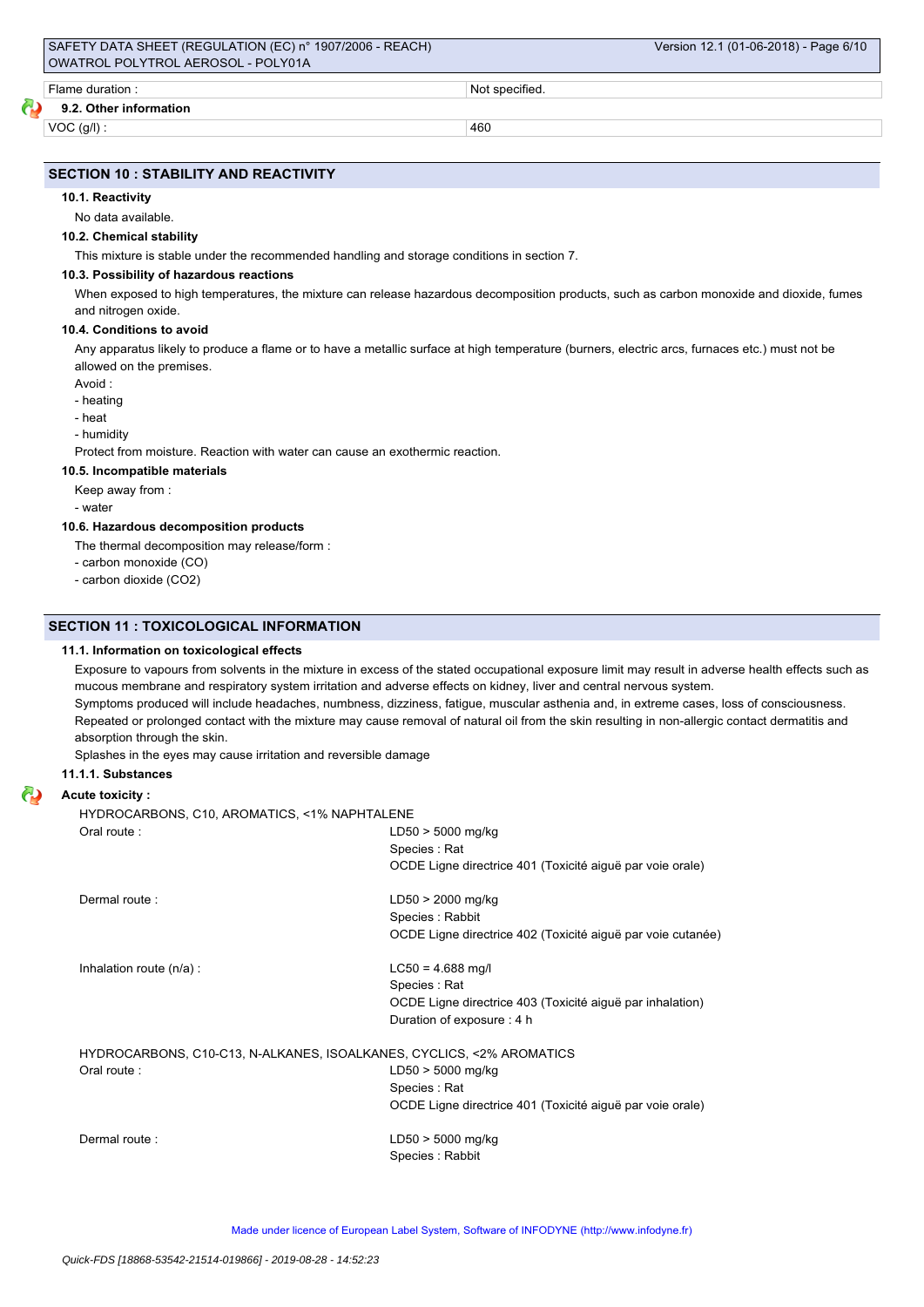| SAFETY DATA SHEET (REGULATION (EC) n° 1907/2006 - REACH)<br>OWATROL POLYTROL AEROSOL - POLY01A |                                                                                         | Version 12.1 (01-06-2018) - Page 7/10 |
|------------------------------------------------------------------------------------------------|-----------------------------------------------------------------------------------------|---------------------------------------|
|                                                                                                | OCDE Ligne directrice 402 (Toxicité aiguë par voie cutanée)                             |                                       |
|                                                                                                |                                                                                         |                                       |
| Inhalation route (n/a) :                                                                       | $LC50 = 4.951$ mg/l                                                                     |                                       |
|                                                                                                | Species: Rat                                                                            |                                       |
|                                                                                                | OCDE Ligne directrice 403 (Toxicité aiguë par inhalation)<br>Duration of exposure : 4 h |                                       |
|                                                                                                |                                                                                         |                                       |
| <b>Germ cell mutagenicity:</b>                                                                 |                                                                                         |                                       |
| HYDROCARBONS, C10, AROMATICS, <1% NAPHTALENE                                                   |                                                                                         |                                       |
|                                                                                                | No mutagenic effect.                                                                    |                                       |
| HYDROCARBONS, C10-C13, N-ALKANES, ISOALKANES, CYCLICS, <2% AROMATICS                           |                                                                                         |                                       |
|                                                                                                | No mutagenic effect.                                                                    |                                       |
|                                                                                                |                                                                                         |                                       |
| <b>Carcinogenicity:</b>                                                                        |                                                                                         |                                       |
| HYDROCARBONS, C10, AROMATICS, <1% NAPHTALENE                                                   |                                                                                         |                                       |
| Carcinogenicity Test:                                                                          | Negative.                                                                               |                                       |
|                                                                                                | No carcinogenic effect.                                                                 |                                       |
| HYDROCARBONS, C10-C13, N-ALKANES, ISOALKANES, CYCLICS, <2% AROMATICS                           |                                                                                         |                                       |
| Carcinogenicity Test:                                                                          | Negative.                                                                               |                                       |
|                                                                                                | No carcinogenic effect.                                                                 |                                       |
|                                                                                                |                                                                                         |                                       |
| <b>Reproductive toxicant:</b><br>HYDROCARBONS, C10, AROMATICS, <1% NAPHTALENE                  |                                                                                         |                                       |
| No toxic effect for reproduction                                                               |                                                                                         |                                       |
|                                                                                                | OCDE Ligne directrice 414 (Étude de la toxicité pour le développement                   |                                       |
|                                                                                                | prénatal)                                                                               |                                       |
| HYDROCARBONS, C10-C13, N-ALKANES, ISOALKANES, CYCLICS, <2% AROMATICS                           |                                                                                         |                                       |
| No toxic effect for reproduction                                                               |                                                                                         |                                       |
|                                                                                                | OCDE Ligne directrice 414 (Étude de la toxicité pour le développement                   |                                       |
|                                                                                                | prénatal)                                                                               |                                       |
|                                                                                                |                                                                                         |                                       |
| 11.1.2. Mixture                                                                                |                                                                                         |                                       |
|                                                                                                |                                                                                         |                                       |
| <b>SECTION 12 : ECOLOGICAL INFORMATION</b>                                                     |                                                                                         |                                       |
| Harmful to aquatic life with long lasting effects.                                             |                                                                                         |                                       |
| The product must not be allowed to run into drains or waterways.                               |                                                                                         |                                       |
| 12.1. Toxicity                                                                                 |                                                                                         |                                       |
| 12.1.1. Substances<br>HYDROCARBONS, C10, AROMATICS, <1% NAPHTALENE                             |                                                                                         |                                       |
| Fish toxicity:                                                                                 | Species : Perca fluviatilis                                                             |                                       |
|                                                                                                |                                                                                         |                                       |
| Crustacean toxicity:                                                                           | $EC50 \le 10$ mg/l                                                                      |                                       |
|                                                                                                | Species : Daphnia magna                                                                 |                                       |
|                                                                                                | Duration of exposure: 48 h                                                              |                                       |
| Algae toxicity:                                                                                | $ECr50 = 11$ mg/l                                                                       |                                       |
|                                                                                                | Species : Pseudokirchnerella subcapitata                                                |                                       |
|                                                                                                | Duration of exposure : 72 h                                                             |                                       |
| HYDROCARBONS, C10-C13, N-ALKANES, ISOALKANES, CYCLICS, <2% AROMATICS                           |                                                                                         |                                       |
| Fish toxicity:                                                                                 | $LC50 = 1000$ mg/l                                                                      |                                       |
|                                                                                                | Species : Oncorhynchus mykiss                                                           |                                       |
|                                                                                                | Duration of exposure : 96 h                                                             |                                       |
|                                                                                                |                                                                                         |                                       |
| Crustacean toxicity:                                                                           | $EC50 = 1000$ mg/l<br>Species : Daphnia magna                                           |                                       |
|                                                                                                | Duration of exposure : 48 h                                                             |                                       |
|                                                                                                |                                                                                         |                                       |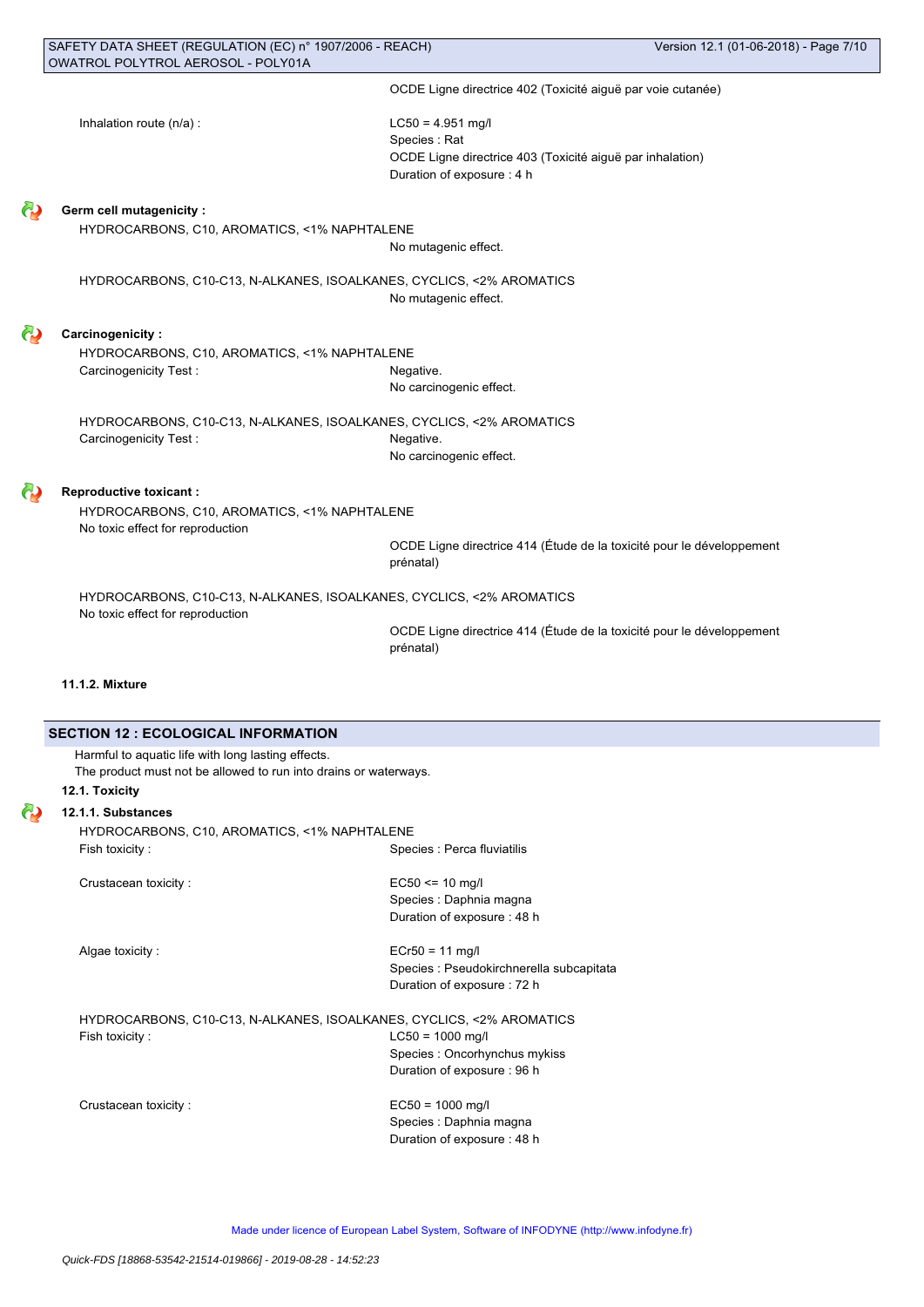Algae toxicity :  $ECr50 = 1000$  mg/l Species : Pseudokirchnerella subcapitata Duration of exposure : 72 h

#### **12.1.2. Mixtures**

No aquatic toxicity data available for the mixture.

#### **12.2. Persistence and degradability**

**12.2.1. Substances**

HYDROCARBONS, C10, AROMATICS, <1% NAPHTALENE

Biodegradability : no degradability data is available, the substance is considered as not degrading quickly.

HYDROCARBONS, C10-C13, N-ALKANES, ISOALKANES, CYCLICS, <2% AROMATICS Biodegradability : The Contract of the Rapidly degradable.

#### **12.3. Bioaccumulative potential**

No data available.

# **12.4. Mobility in soil**

Contains volatile products that will disperse in air. Contains a solid phase.

#### **12.5. Results of PBT and vPvB assessment**

No data available.

#### **12.6. Other adverse effects**

No data available.

# **SECTION 13 : DISPOSAL CONSIDERATIONS**

Proper waste management of the mixture and/or its container must be determined in accordance with Directive 2008/98/EC.

Dirty sheets can be burnt but should not be stocked nor thrown into a bin. They should be spread out and dried before. This product dries with air contact producing an exothermic reaction. Danger of auto-ignition if these precautions are not respected.

#### **13.1. Waste treatment methods**

Do not pour into drains or waterways.

# **Waste :**

Waste management is carried out without endangering human health, without harming the environment and, in particular without risk to water, air, soil, plants or animals.

Recycle or dispose of waste in compliance with current legislation, preferably via a certified collector or company.

Do not contaminate the ground or water with waste, do not dispose of waste into the environment.

#### **Soiled packaging :**

Empty container completely. Keep label(s) on container.

Give to a certified disposal contractor.

#### **Codes of wastes (Decision 2014/955/EC, Directive 2008/98/EEC on hazardous waste) :**

15 01 10 \* packaging containing residues of or contaminated by dangerous substances

08 01 11 \* waste paint and varnish containing organic solvents or other dangerous substances

# **SECTION 14 : TRANSPORT INFORMATION**

Transport product in compliance with provisions of the ADR for road, RID for rail, IMDG for sea and ICAO/IATA for air transport (ADR 2017 -IMDG 2016 - ICAO/IATA 2017).

# **14.1. UN number**

1950

#### **14.2. UN proper shipping name**

UN1950=AEROSOLS, flammable

#### **14.3. Transport hazard class(es)**

- Classification :

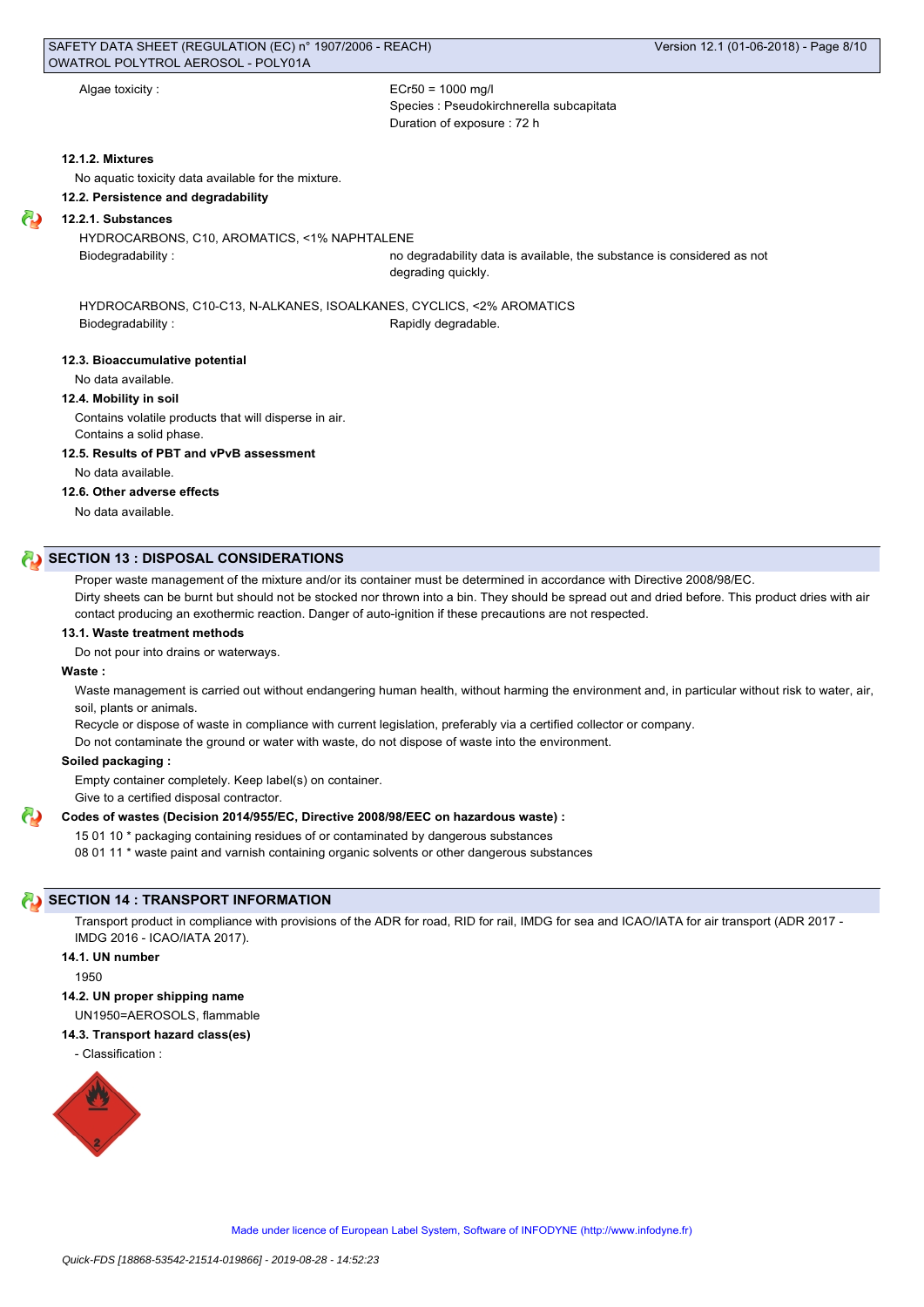#### 2.1

-

**14.4. Packing group**

-

# **14.5. Environmental hazards**

# **14.6. Special precautions for user**

| ADR/RID     | Class          | Code     | Pack gr.                 | Label     | Ident.                   | LQ                       | Provis.                  | EQ        | Cat. | Tunnel |
|-------------|----------------|----------|--------------------------|-----------|--------------------------|--------------------------|--------------------------|-----------|------|--------|
|             | $\overline{2}$ | 5F       | $\overline{\phantom{0}}$ | 2.1       | $\overline{\phantom{a}}$ | 1 L                      | 190 327                  | E0        | 2    | D      |
|             |                |          |                          |           |                          |                          | 344 625                  |           |      |        |
| <b>IMDG</b> | Class          | 2°Label  | Pack gr.                 | LQ        | <b>EMS</b>               | Provis.                  | EQ                       |           |      |        |
|             | 2              | See SP63 |                          | See SP277 | F-D.S-U                  | 63 190                   | E0                       |           |      |        |
|             |                |          |                          |           |                          | 277 327                  |                          |           |      |        |
|             |                |          |                          |           |                          | 344 381                  |                          |           |      |        |
|             |                |          |                          |           |                          | 959                      |                          |           |      |        |
| <b>IATA</b> | Class          | 2°Label  | Pack gr.                 | Passager  | Passager                 | Cargo                    | Cargo                    | note      | EQ   |        |
|             | 2.1            |          | $\overline{\phantom{0}}$ | 203       | 75 kg                    | 203                      | 150 kg                   | A145 A167 | E0   |        |
|             |                |          |                          |           |                          |                          |                          | A802      |      |        |
|             | 2.1            |          | $\overline{\phantom{0}}$ | Y203      | 30 kg G                  | $\overline{\phantom{0}}$ | $\overline{\phantom{0}}$ | A145 A167 | E0   |        |
|             |                |          |                          |           |                          |                          |                          | A802      |      |        |

For limited quantities, see part 2.7 of the OACI/IATA and chapter 3.4 of the ADR and IMDG.

For excepted quantities, see part 2.6 of the OACI/IATA and chapter 3.5 of the ADR and IMDG.

**14.7. Transport in bulk according to Annex II of Marpol and the IBC Code**

No data available.

# **SECTION 15 : REGULATORY INFORMATION**

**15.1. Safety, health and environmental regulations/legislation specific for the substance or mixture**

## **- Classification and labelling information included in section 2:**

- The following regulations have been used:
	- Directive 75/324/CEE modified by directive 2013/10/UE
	- EU Regulation No. 1272/2008 amended by EU Regulation No. 2017/776 (ATP 10)
- **Container information:**

No data available.

**- Particular provisions :**

No data available.

**- Standardised American system for the identification of hazards presented by the product in view of emergency procedures (NFPA 704) :** NFPA 704, Labelling: Health=0 Inflammability=1 Instability/Reactivity=1 Specific Risk=none



# **15.2. Chemical safety assessment**

No data available.

# **SECTION 16 : OTHER INFORMATION**

Since the user's working conditions are not known by us, the information supplied on this safety data sheet is based on our current level of knowledge and on national and community regulations.

The mixture must not be used for other uses than those specified in section 1 without having first obtained written handling instructions. It is at all times the responsibility of the user to take all necessary measures to comply with legal requirements and local regulations. The information in this safety data sheet must be regarded as a description of the safety requirements relating to the mixture and not as a guarantee of the properties thereof.

Product out of scope directive VOC 2004/42/CE.

**Wording of the phrases mentioned in section 3 :**